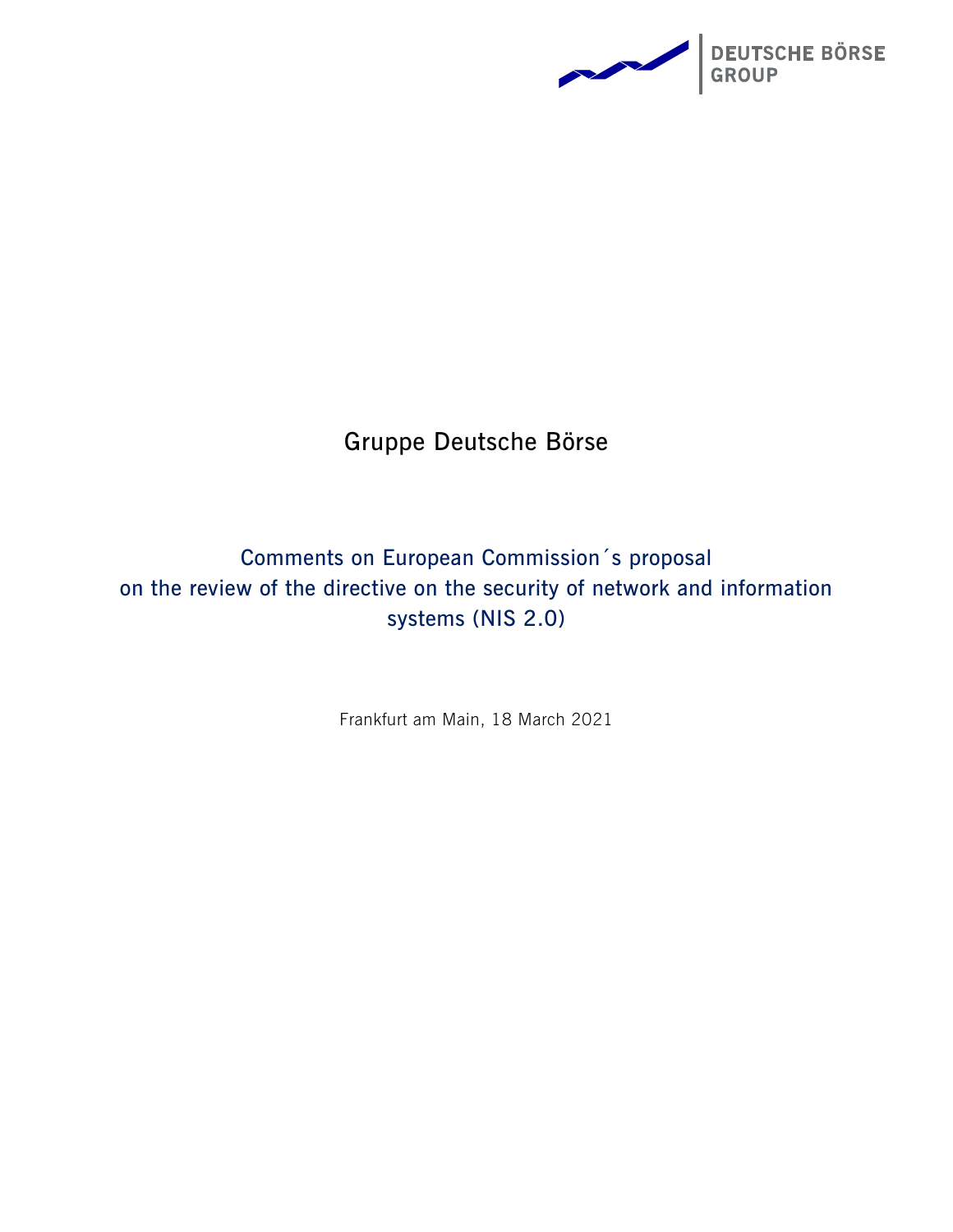## A. General remarks

Deutsche Börse Group (DBG) appreciates the opportunity in the European Commission´s "have your say procedure" on the review of the Directive on security of network and information systems ("NIS 2.0 Directive") in order to make "Europe fit for the digital age" and the objectives of the Security union. We recognize and value the European Commission´s goal to improve the resilience and incident response capacities of public and private entities, competent authorities and the Union as a whole in the field of cybersecurity and the protection of critical infrastructure.

DBG is operating in the area of financial markets along the complete chain of trading, clearing, settlement and custody for securities, derivatives and other financial instruments, hence is a regulated provider of regulated Financial Market Infrastructures (FMI), such as Central Security Depositories, Central Counterparties or trading venues. In its capacity as a FMI provider, DBG uses modern IT and technological solutions to operate, and service the financial sector worldwide. Currently, our entities would be in scope of the current proposals of the European Commission on NIS 2.0, the directive on the resilience of critical entities (RCE) as well as the digital operational resilience act (DORA).

Technologies are at the core of our operations, organizing regulated markets is an integral part of our regulated services. We ensure trust in markets and the efficient functioning of these markets.

Regarding new technologies, we are currently working on the use of cloud technology, AI and distributed ledger technology (DLT)/blockchain as well as automation of processes. We use these technologies in a rather gradual, granular and tested manner, hence continuing to guarantee transparency, stability and investor protection at all times.

Therefore, we support the goals of the NIS 2.0 Directive, as the security of networks and information systems is very important for our business and a precondition for the common EU Digital Market.

Please find our key positions hereunder, if you have further questions, please do not hesitate to reach out.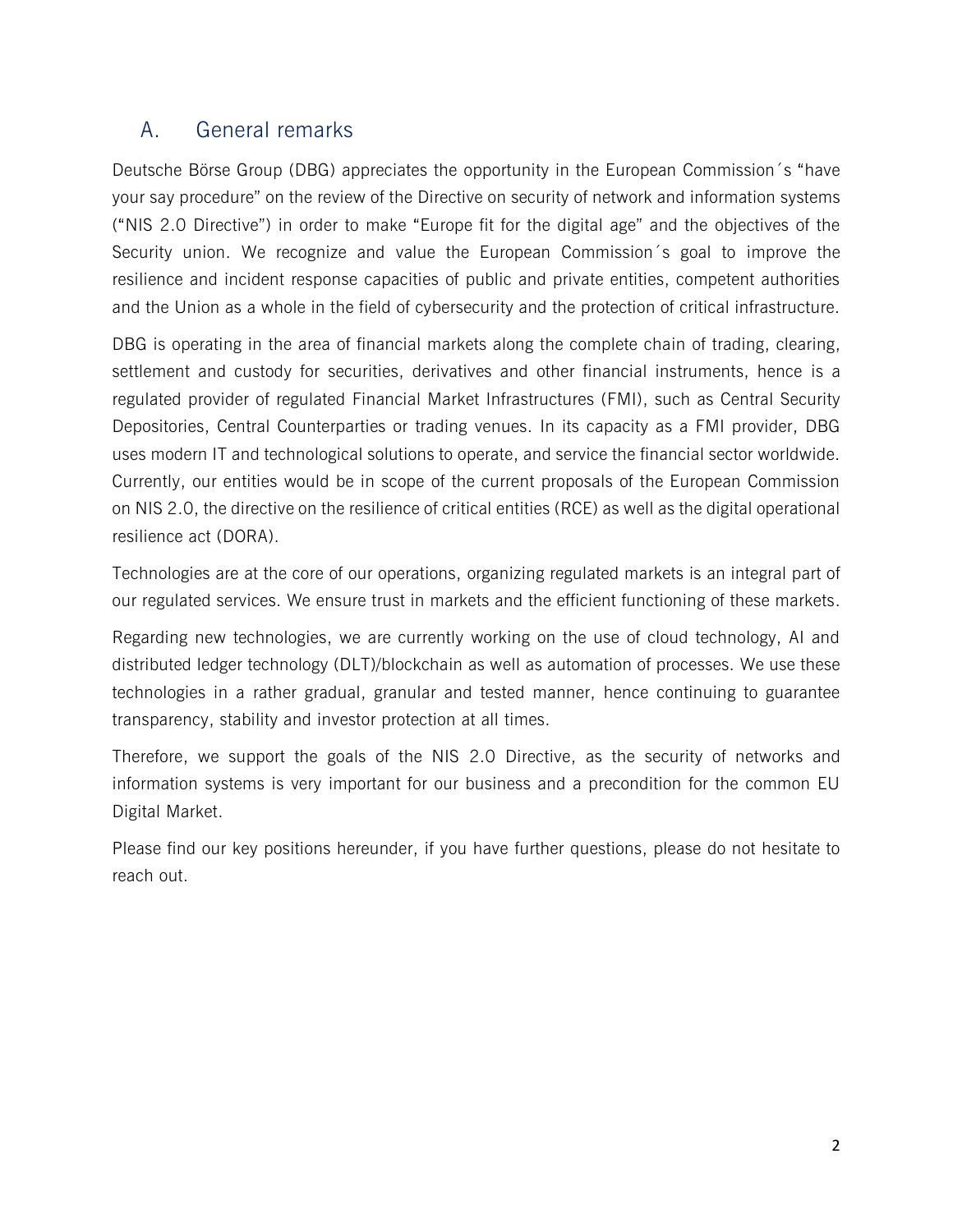## B. Key DBG positions

**Harmonization of existing framework:** we think the harmonization of the existing/future frameworks and strategies on EU / MS level should be in focus of the European Commission. Further, regulatory fragmentation referring to the digital security landscape has to be avoided.

**Streamlining rules with DORA as "go-to reference" for the financial sector:** We appreciate that the NIS 2.0 proposal takes the current European Commission´s proposals on DORA and RCE into account. From our point of view, DORA is intended to be a "lex specialis" for the financial sector. Therefore, DORA should be the only single reference point for financial sector entities for the issues discussed in NIS 2.0 and RCE.

In this context, we think that further clarification is needed to highlight the precedence of DORA over NIS 2.0. For example, Article 2.6 of the NIS 2.0 proposal could lead to confusion, as it describes a determination of equivalence of requirements. Therefore, we would ask for a clarification that DORA is the essential reference for the financial sector, not only in the recitals, but in the articles as well. Consequently, we would delete within Annex I the sectors 3 (banking) and 4 (financial market infrastructures) of the essential entities. This would make it clear that those entities are not in scope of NIS 2.0. Besides this, we would recommend changing the recital 13 of the proposal as follows:

*"Regulation XXXX/XXXX of the European Parliament and of the Council16 should be considered to be a sector-specific Union legal act in relation to this Directive with regard to the financial sector entities. The provisions of Regulation XXXX/XXXX relating to information and communications technology (ICT) risk management measures, management of ICT-related incidents and notably incident reporting, as well as on digital operational resilience testing, information sharing arrangements and ICT third party risk should apply to financial entities instead of those set up under this Directive. Member States should therefore not apply the provisions of this Directive on cybersecurity risk management and reporting obligations, information sharing and supervision and enforcement to any financial entities covered by Regulation XXXX/XXXX. At the same time, it is important to maintain a strong relationship and the exchange of information relating to with the financial sector under this Directive. (…)".*

However, if there is a gap between DORA and NIS 2.0 with regard to scope, which would make NIS 2.0 still relevant for financial entities, we kindly ask for an explicit mentioning on the relevant provision. Finally, to streamline the used definitions and terms as well as to avoid any double regulation or potential contradictions, the developments in the legislative processes of the RCE and DORA should constantly be taken into account of legislators towards the discussion towards NIS 2.0.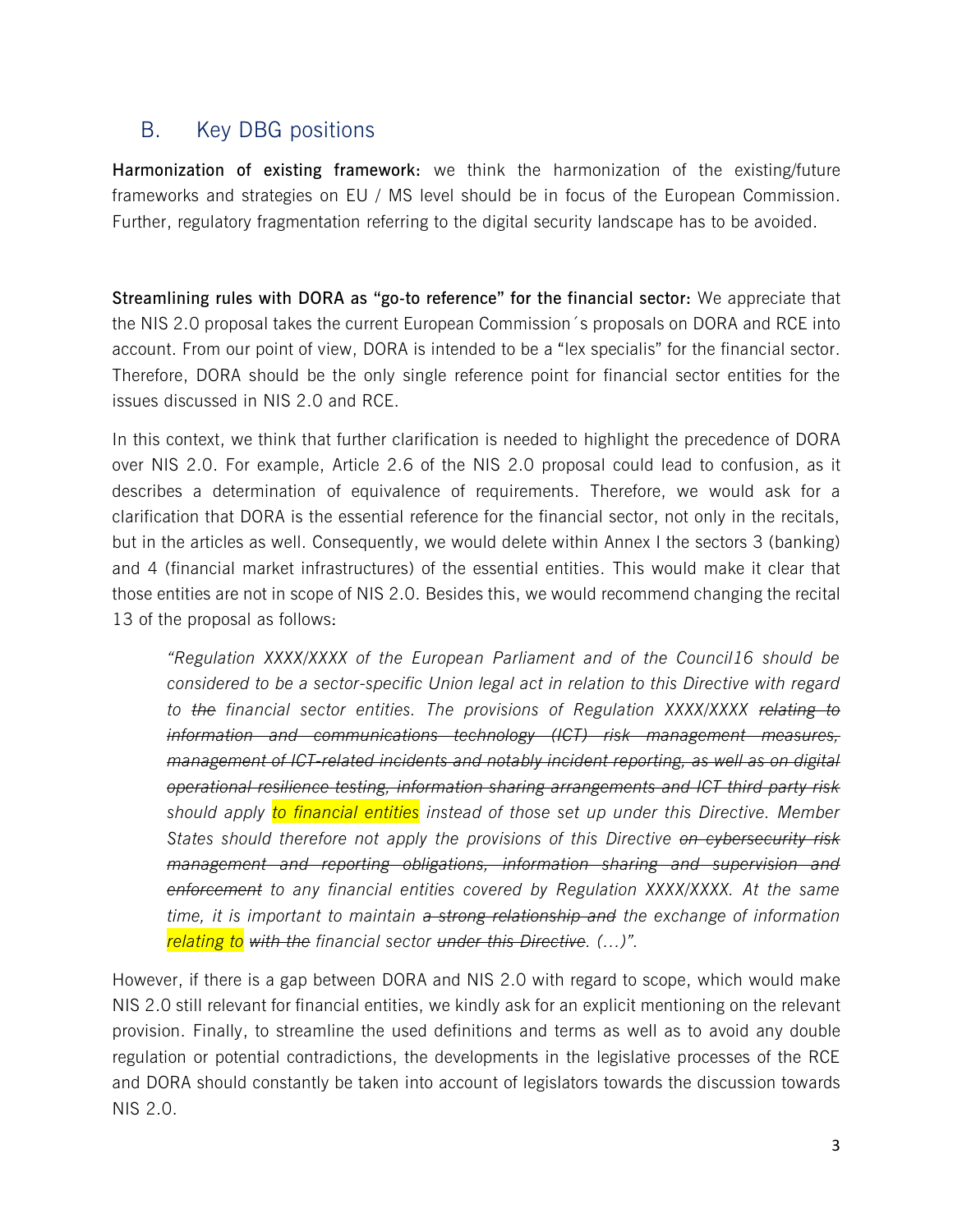**"One size fits all" does not fit all and a risk based approach would be preferred:** given that the NIS 2.0 Directive affects several sectors and sub-sectors, we would like to highlight that a "one size fits all" approach does not fit in any given case, as the sectors are very divergent and with varying complexities. Further, we would highly recommend a proportionality approach referring to the risk profile of the companies in scope.

**Fines regime should be appropriate:** We would refrain of using a fixed percentage as potential fine for infringements (Article 31.4): " $(...)$  be subject to administrative fines of a maximum of at least 10 000 000 EUR or up to 2% of the total worldwide annual turnover of the undertaking to which the essential or important entity belongs in the preceding financial year, whichever is higher". We would rather recommend using a risk-based formula.

**Facilitate the use of new technologies:** in order to facilitate the use of new technologies we would propose harmonized measures (like the use of e.g. minimum standard clauses in the cloud sector). Even highly regulated actors in the financial sector should be able to use new technologies without unproportionate burden.

**Level playing field**: if one function in a sector is in scope of the NIS 2.0 Directive, then all companies offering this function should be adhere to the same rules, according to a "same business, same risk, same rules".

**Industry should define the state of the art of technology:** due to the rapid technological changes, we would recommend a risk-based approach of the companies to fulfil their security obligations in contrast of regulatory bodies defining too prescriptive requirements, which might be soon outdated. Companies might therefore struggle to comply with such rules, and regulators might find themselves under time pressure to adjust existing requirements. Therefore, we would also recommend working closely with industry bodies and companies, this is also true for the discussion around the national cybersecurity crisis management frameworks and response plans.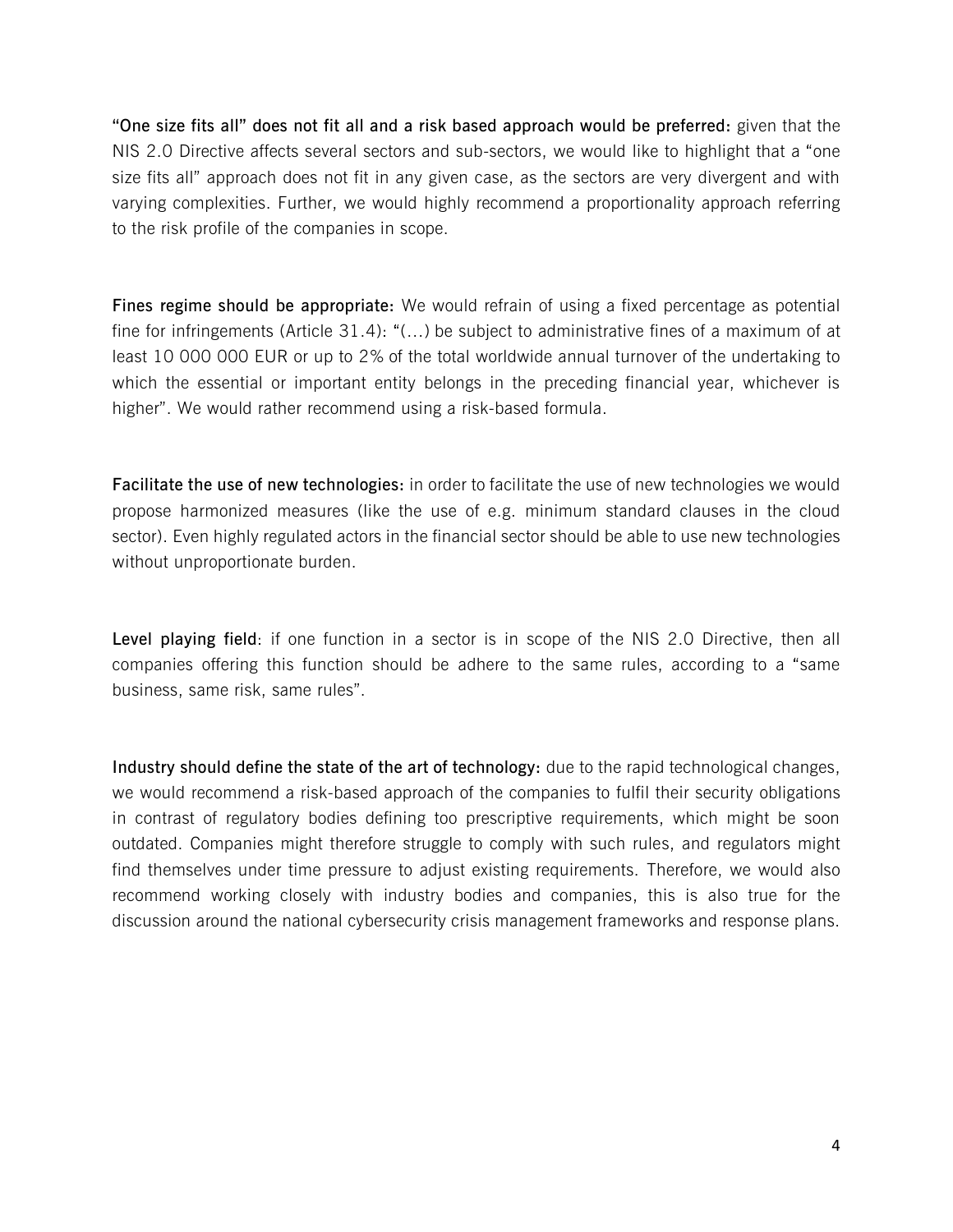**Use common international standards:** In order avoiding conflicting definitions and to reduce complexity, we recommend using international standards as much as possible.

DBG encourages alignment with well-established and broadly adopted best practices and industry standards in the field of coordinated vulnerability disclosure (CVD) and vulnerability handling. We strongly support alignment with these practices, as articulated in ISO international standards such as ISO27001, ISO/IEC 29147 (2018) and 30111 (2019), given the globally intertwined nature of technology and vulnerability management processes.

**The risk of double regulation structures and an uneconomic bureaucratic burden:** This holds particularly true for electronic communications providers and data center operators. Reporting requirements for entities must follow the 'one-stop-shop-principle'. To set up an efficient reporting channel it is crucial to specify proportionate reporting obligations and grant entities at least 72 hours for reporting an incident. A final report should not be demanded before the finalization of the forensic analysis and the introduction of measures required for ensuring business continuity.

**Complexity must be reduced when it comes to reporting:** Although we are well aware of the fact that cyber-related issues are not yet fully congruent with all (physical) threat vectors to critical infrastructures, the division into IT and physical security (see the RCE proposal for reference) is becoming increasingly blurred.

This development is likely to continue in the years to come. In the context of critical infrastructure protection, we encourage the Commission to also understand cybersecurity as a means to an end for safety. Subdivisions based on the motivation of the attackers are irrelevant in most cases. Cybercriminals, governmental organizations or terrorists use the same procedures and affect ultimately the same objectives to which we are committed (business continuity, readiness for response / resilience, better prevention).

**Supervisory and coordinating complexity must be reduced when it comes to new public structures:** Despite the desired "single point of contact" strategy within NIS 2.0, the draft creates numerous other bodies and committees as well as cross-border integration of various authorities.

This complexity should be considered and ideally reduced when further elaborating the draft. In addition, a coordinated approach by the Member States and the EU Commission would be desirable when creating new regulations.